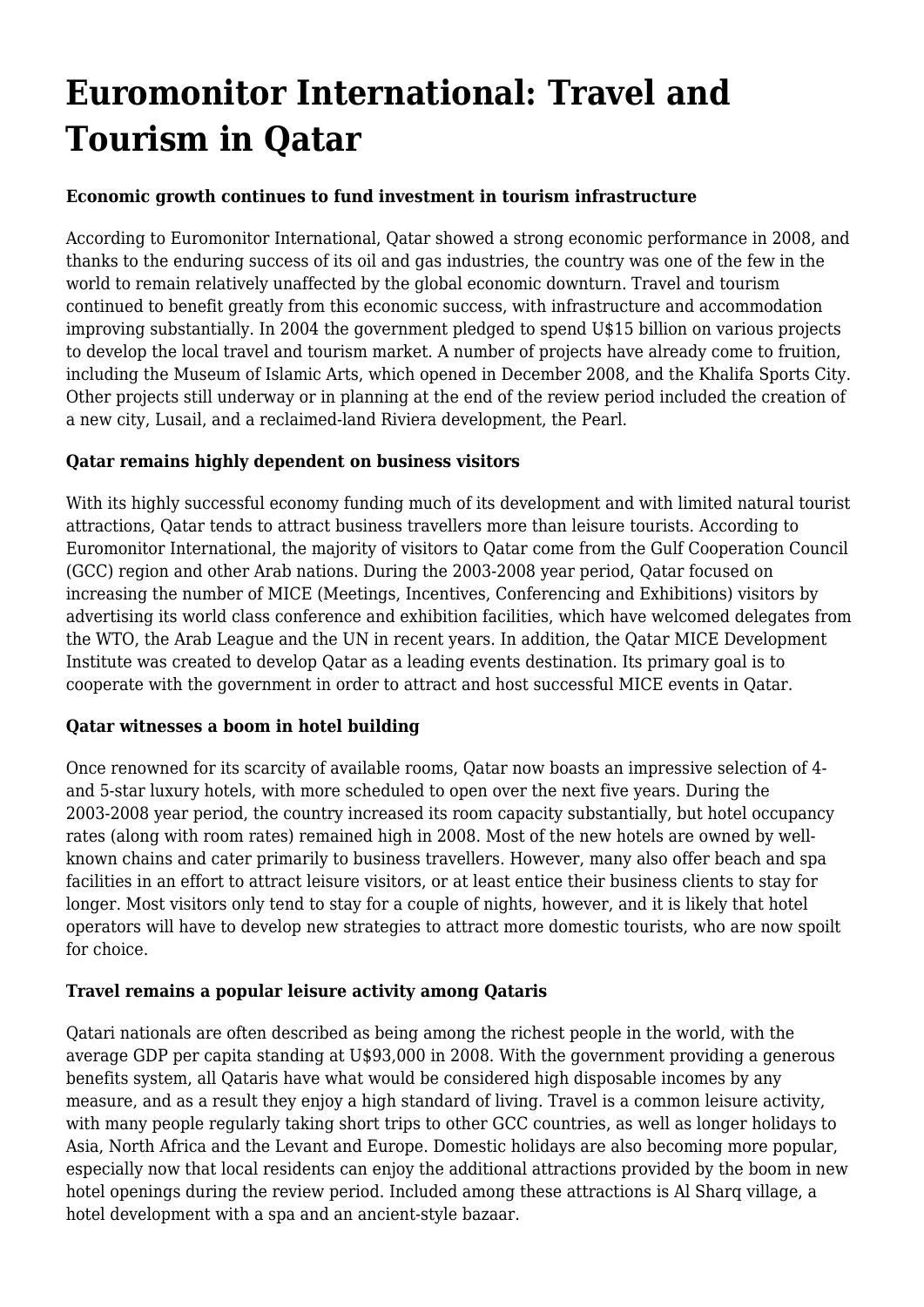#### **Visitor numbers look set to rise steadily over 2008-2013**

The Qatari government has stated that it hopes to attract 1.4 million tourists annually by 2010. Due to the global economic downturn it is unlikely that this target will be met, though it is estimated that the figure of 1.4 million visitors could be achieved as early as 2012. There is much competition for visitors in the region, with Bahrain and Dubai in particular traditionally attracting many more than Qatar. However, both of these countries have been hit much harder by the global economic downturn than Qatar, which has impacted negatively on their visitor numbers and their capacity to invest in tourism infrastructure. Qatar appears to be much more resilient, partly due to the excellent economic growth shown during the review period. Strong economic growth looks set to continue, which should fuel further investment in tourism infrastructure in Qatar over the 2008-2013 year period.

## **Where does Qatar stand in the time of crisis?**

Even though some compare present day Doha to Dubai in the late 1990's, two things set it apart – its gas wealth, and most notably, the monarchy's level of caution. Developments in Qatar never reached the overly ambitious plans of Dubai. And therefore, despite the increasing promise of Qatar's resources and related projects, authorities and economic players alike have taken a step back. In short, the term that best describes the underlying economic sentiment in Doha today can modestly be coined 'cautious optimism'. HVS.com

| 2008                         |
|------------------------------|
| <b>Qatar Inbound Tourism</b> |
|                              |
| <b>Arrivals from:</b>        |
| 963,9                        |
| <b>Bahrain</b>               |
| 74,6                         |
| France                       |
| 12,6                         |
| Iran                         |
| 6,4                          |
| Jordan                       |
|                              |
|                              |